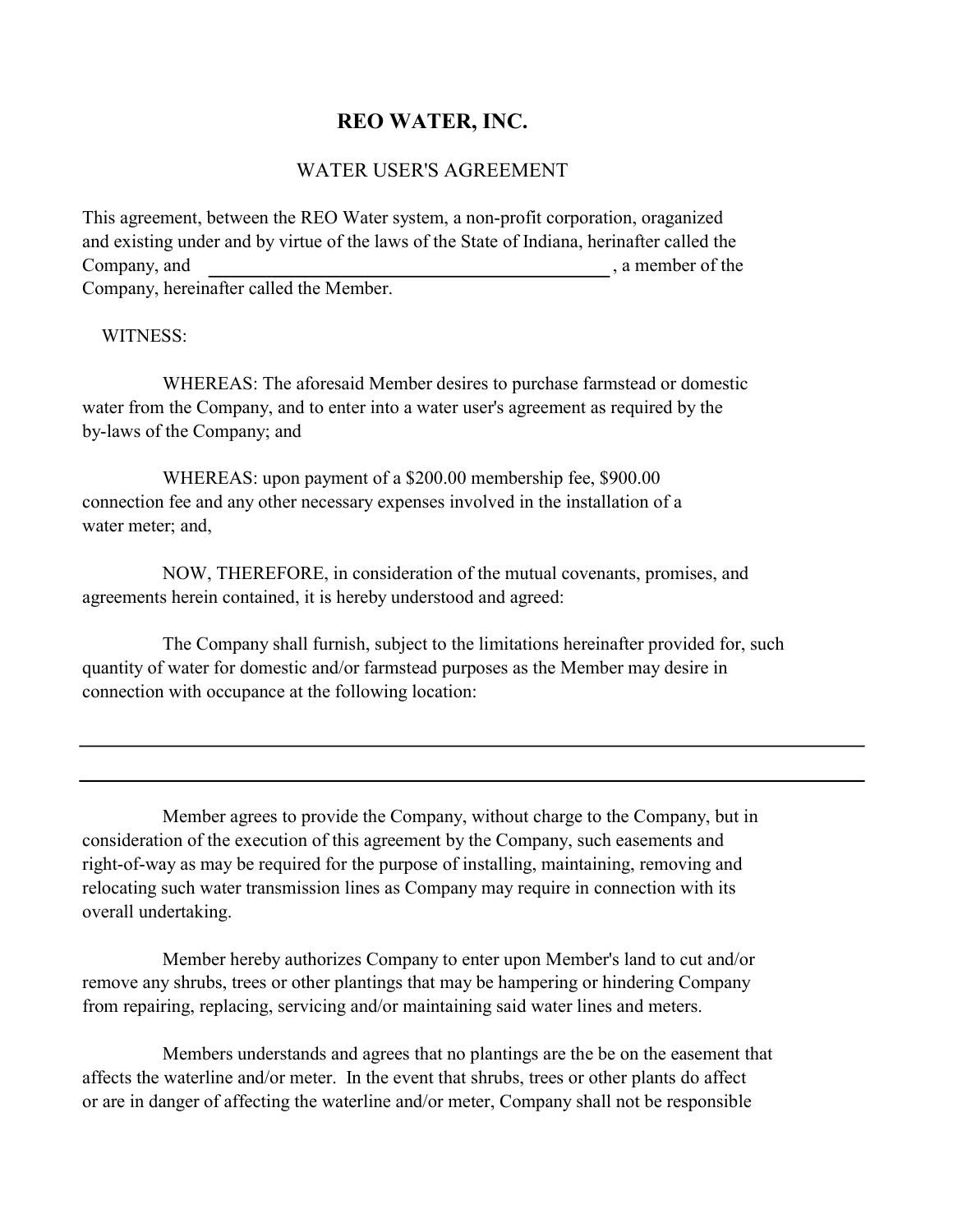for the loss, damage or removal which may occur to the surface of the ground due to Company's repair or maintenance of such waterline and/or meter.

The Member shall be responsbile for keeping the area around the meter pit clean and the lid uncovered and easily accessable (grass sprayed or weedeated or dirt/rock kept off of) for the Company to find and access.

The Member shall install and maintain, at his own expense, a service line which shall begin at his property and extend to the dwelling and other portions of his premises.

The Member's service line shall connect with the distribution system of the Company just inside the member's property line or at any other point that is mutually agreed upon by both the member and the Company, provided the Company has determined, in advance, that the Company water system is of suffiecient capacity to permit delivery of water at that point.

The Company shall purchase and install a cutoff valve and may also include a water meter, in each service. Such cutoff valve and meter shall be installed as detailed in the paragraph above. The company shall retain ownership of, and have exclusive right to use such cutoff valve and water meter and to turn it off and on.

The Member shall pay for such water at such rates, time and place as shall be determined by the Company. While the Member may, with approval by the Company, have more than one connection, said Member is responsible for payment of water used at all connection locations.

The Member shall be responsible for any and all damages to meter, meter pits, lids and/or water service lines which are result of any act not caused by the Company.

With the execution of this Agreement, Member authorizes and consents for the Company to enter upon Member's property to inspect for possible use of cross connection devices. Member accepts and acknowledges sole responsibility and costs for installing a back-flow preventor, should the company determine it necessary. Member further acknowledges and accepts the right of the company to immediately disconnect and terminate water service, without notice, until a back flow preventor is installled, should the Company determine that same must be installed. Member further accepts responsibility to notify Company of completion of installation and permit Company to inspect same. Should the installation be approved, then, and in that event, and said service will be restored. The water consumer shall, at his own expenses, install such an approved device at a location an in a manner approved by the Superintendent of Water and shall have inspections and test made of such approved devices as required by the Superintendent of Water and in accordance with the IDEM Rule 327 IAC-8-10.